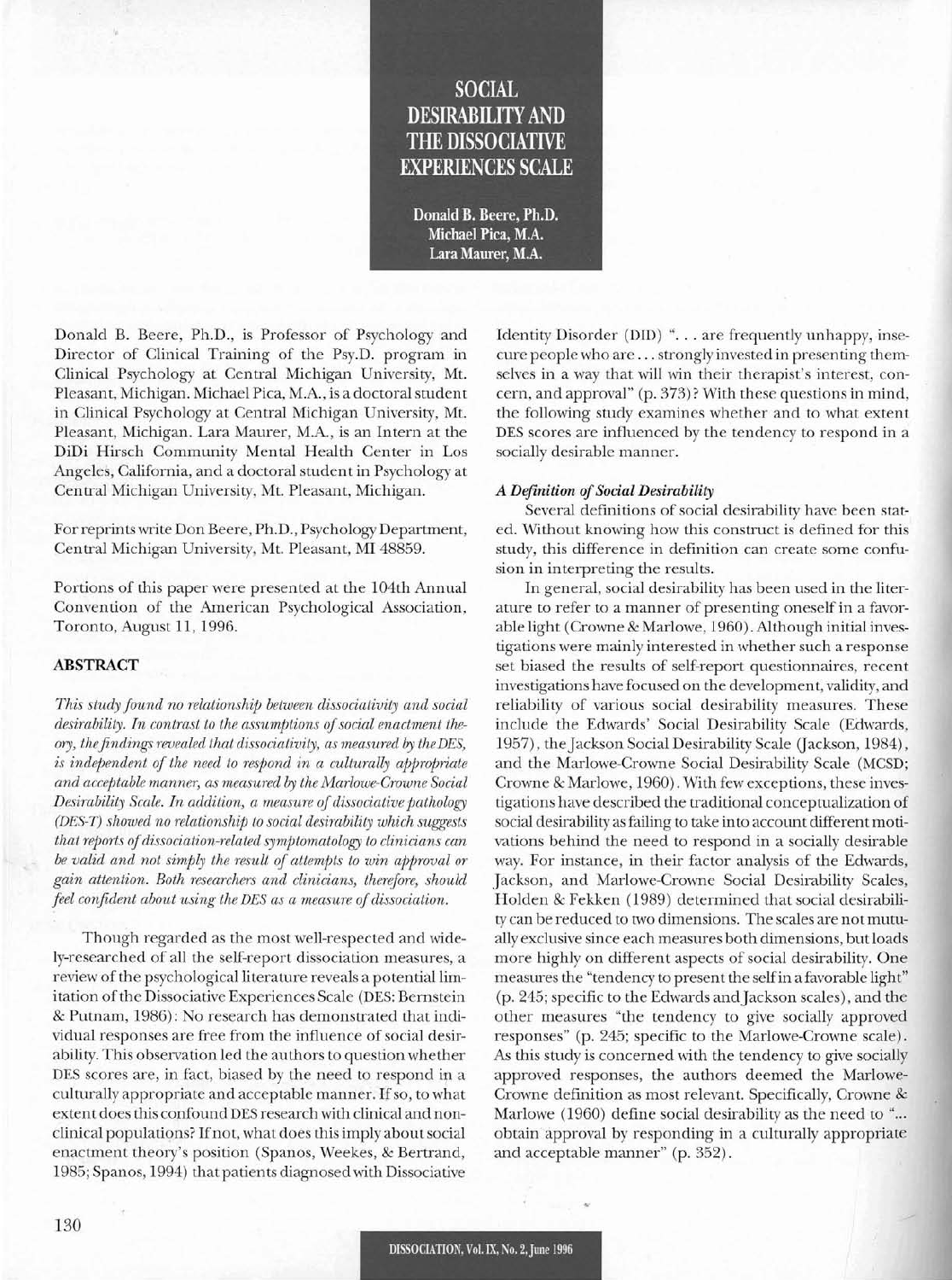#### The Influence of Social Desirability on Self-Report Measures

The need to respond in a culturally appropriate manner is not something to be taken lightly. Lautenschlager and Flaherty (1990), for instance, observe that the influence of social desirability "... is a problem whenever self-report inventories are used to assess emotional, attitudinal, or other personality characteristics" (p. 310). Similarly, Silverthorn and Gekoski (1995) state that "...any self-report measure may be affected by social desirability" (p. 244). It would be erroneous, therefore, to conclude that the DES is the exception.

The authors believe that research with non-clinical populations is one area in which social desirability may, indeed, influence DES scores. After several years of administering this instrument to undergraduate research subjects, the second author observed that items pulling more strongly on instances of dissociative pathology had an unsettling impact on some subjects, causing them to inquire about the seemingly "bizarre" questions or laugh nervously and remark "who would ever admit to this?" This behavior and the prior issue concerning self-report measures prompted the authors to explore whether the DES is, in fact, influenced by the need to respond in a culturally appropriate manner. Could these items sample personal experiences perceived as so disturbing and deviant from the cultural norm that respondents do not want to admit to them? If so, a case could be made that estimates of dissociativity among normal populations (e.g., Ross, 1991) have been inaccurate, probably lower than expected, and research using the DES with normal populations as experimental and control groups needs to be reassessed.

There are also important implications regarding the iatrogenic creation of alter personalities. One of the more skeptical developmental perspectives on DID, social enactment theory (Spanos et al., 1985; Spanos, 1994), posits that DID occurs due to "...the mutual shaping between therapists on the lookout for signs of MPD and clients involved in creating an impression that will elicit approval" (Spanos, 1994, p.155). In this context, the patient would respond positively to the more "bizarre" DES items and demonstrate a higher degree of dissociativity. Enacting the role of a dissociative disorder would be contextually appropriate and approved. An insignificant relationship between dissociativity and the need to respond in a socially desirable manner, however, would bring into question this key component of Spanos' theory. If, for example, subjects report high and low dissociativity independent of social desirability, then dissociativity is not simply a function of social desirability.

# **METHOD**

#### Subjects

One hundred and thirty-six randomly selected undergraduate students (94 females, 42 males, average  $age = 21.5$ ) at a medium-sized Midwestern university were administered the DES (Bernstein & Putnam, 1986) and the Marlowe-Crowne Social Desirability Scale (MCSDS; Crowne & Marlowe, 1960). All subjects were solicited through the department of psychology's undergraduate subject pool and received extra credit for their voluntary participation. The study was approved by the University's Institutional Review Board for research with human subjects.

# **Measures**

The DES is a 28-item self-report measure that asks subjects to mark with a slash the percentage of time they experience various dissociative phenomena. It possesses a testretest reliability coefficient of .96 (Frischholz et al., 1990) and an internal consistency coefficient of .83 (Bernstein & Putnam, 1986). The DES also correlates well with other measures of dissociativity and demonstrates good to excellent concurrent and criterion-related validity (Frischholz et al., 1990; Steinberg, Rounsaville, & Cicchetti, 1991).

The MCSDS is a 33-item self-report measure (true/false format) that assesses the extent to which individuals are likely to respond in a culturally appropriate and acceptable manner. It is this feature (the focus on interpersonal sensitivity) that, as previously noted, makes the MCSDS unique from other measures of social desirability and makes it most relevant to this particular study. Examples of MCSDS items include the following: "Before voting I thoroughly investigate the qualifications of all the candidates" (Item 1) and "I almost never felt the urge to tell someone off" (Item 29). Obviously, we all vote, from time to time, based on what name sounds most familiar and encounter others who may provoke us sufficiently that we feel the urge to tell them off. Individuals responding true to both of the items, therefore, would be seen as responding in a socially desirable fashion. A number of investigations (Holden & Fekken, 1989; Crowne & Marlowe, 1960; Silverthorn & Gekoski, 1995) have shown that the MCSDS is a valid and reliable measure.

#### **RESULTS**

Mean DES and MCSDS scores and standard deviations are presented in Table 1. A Pearson product moment correlation revealed an insignificant relationship between DES and MCSDS scores  $(r = -.00607, p = .9441)$ .

# **DISCUSSION**

The purpose of this study was to examine the extent to which DES scores are influenced by the need to respond in a culturally appropriate and acceptable manner. Overall, the findings suggest that, at least in the testing of normal populations, DES scores are not biased in a socially desirable direction. Researchers, therefore, can be confident that most normal subjects reporting dissociative experiences on the DES are responding accurately, despite the risk of admitting to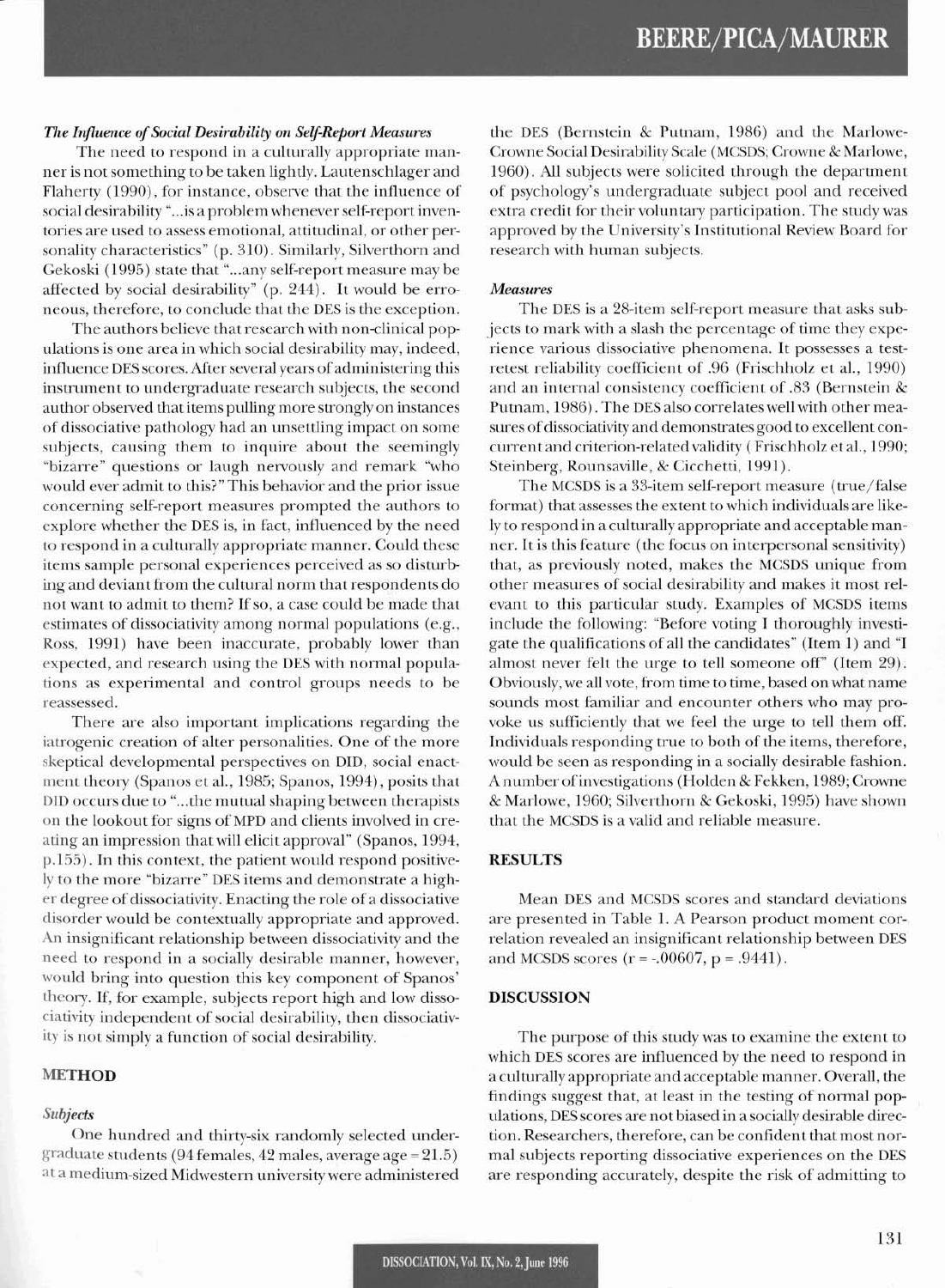# **SOCIAL DESIRABILITY & DISSOCIATION**

| <b>TABLE 1</b><br>Means, Standard Deviations (SD) and Ranges for Scores on the<br>DES, DES-T, and MCSDS |           |              |
|---------------------------------------------------------------------------------------------------------|-----------|--------------|
|                                                                                                         |           |              |
| Mean                                                                                                    | <b>SD</b> | Range        |
| 14.33                                                                                                   | 10.29     | $0.3 - 43.6$ |
| 6.59                                                                                                    | 6.93      | $0.0 - 30.0$ |
| 13.88                                                                                                   | 4.94      | $1.0 - 27.0$ |
|                                                                                                         |           |              |

what they may perceive as "unacceptable" behavior.

The authors consider the DES to be transparent in relation to what it assesses. Since subjects can readily understand that the DES assesses unusual dissociative experience, how does this transparency influence the results? The findings suggest that, despite this characteristic of the DES, subjects are not keying positive just to please the researcher or because that is what they believe the researcher wants; nor are they keying negative to avoid endorsing socially unacceptable items. Rather, they appear to be responding in an honest fashion.

Though the relationship between dissociativity and social desirability was looked at in relation to undergraduate research subjects, the findings can theoretically be extended to dissociative-disordered populations using a pathology index of the DES, namely the DES-T (Waller, Putnam, & Carlson, 1996). The DES-T is an eight-item subscale of the 28-item DES that focuses specifically on instances of pathological dissociation, such as amnestic episodes and the hearing ofvoices. The scale was developed using taxometric analysis, differentiating among eleven clinical and non-clinical groups: normal controls, late adolescents/college students, OlD, DDNOS, PTSD, schizophrenia, eating disorders, affective, anxiety, neurological, and other psychiatric disorders. It could, therefore, be argued that individuals scoring high on this scale might be suffering from a dissociative disorder. Although in its early stages of development, preliminary findings suggest that the DES-T is a valid and reliable measure. On the assumption that the DES-T reduces variability due to non-pathological dissociation, the authors used it to test the conceptualization of the "DID" patient as posited by social enactment theory (Spanos et aI., 1985; Spanos, 1994)..

As previously noted, social enactment theory posits that patients diagnosed with DID are desperate and naive individuals whose sole purpose is to gain the approval of their

encouraging therapists, who unconsciously foster dissociative symptoms. In this regard, OlD patients would seem to be characterized by a need to respond in a socially desirable manner, a response characterized by the demands of the social situation as well as the need to be approved and perceived in a positive light. In contrast to what proponents of social enactment theory might expect, the authors found an insignificant relationship between DES-T and MCSDS scores ( $r = -0.0098$ ,  $p = .9099$ ), suggesting that cultural acceptance, or in the extrapolated situation, acceptance from one's therapist, need not restrict the response ofpathological dissociators. This finding raises serious questions about the social enactment theory's conceptualization of the approval-seeking DID patient. To

explicate this in more detail, as is obvious, these data do not involve a therapist or a therapeutic situation. In the therapy situation, however, the implications of social enactment theory is that *all* dissociative pathology is a function of the patient's response to cues from the therapist. As a result, dissociativity does not exist independent of the social expectation of its occurrence. The non-significant correlation between the DES-T and the MCSDS demonstrates that dissociativity is independent of social desirability. To phrase this differently, one can be dissociative in the absence of cues relating to social approval. Coupled with Ross, Norton, & Fraser's (1989) finding that "exposure to hypnosis does not appear to influence the phenomenology of MPD" (p. 61), there appears to be some serious flaws in the assumption of social enactment theory. Clearly, dissociation occurs in and of itself, independent of needs for social approval. Gleaves (1996) integrates a hostofother information to demonstrate the inaccuracy of social-enactment theory in explaining DID phenomena.

The following caveat, however, is critical. The results do not imply that the phenomena claimed by Spanos (1994) never occur. As the authors have experienced personally in clinical situations, clients will modify their reports to please the therapist. Spanos provides an important reminder to be cautious. These results, however, demonstrate that the social enactment theory cannot explain all dissociative pathology and based on these data, reports of dissociation and dissociative pathology are not influenced in general by the need to respond in a culturally appropriate and acceptable manner in order to gain approval.

# **SUMMARY AND DIRECTIONS FOR RESEARCH**

This study assessed the influence of social desirability on